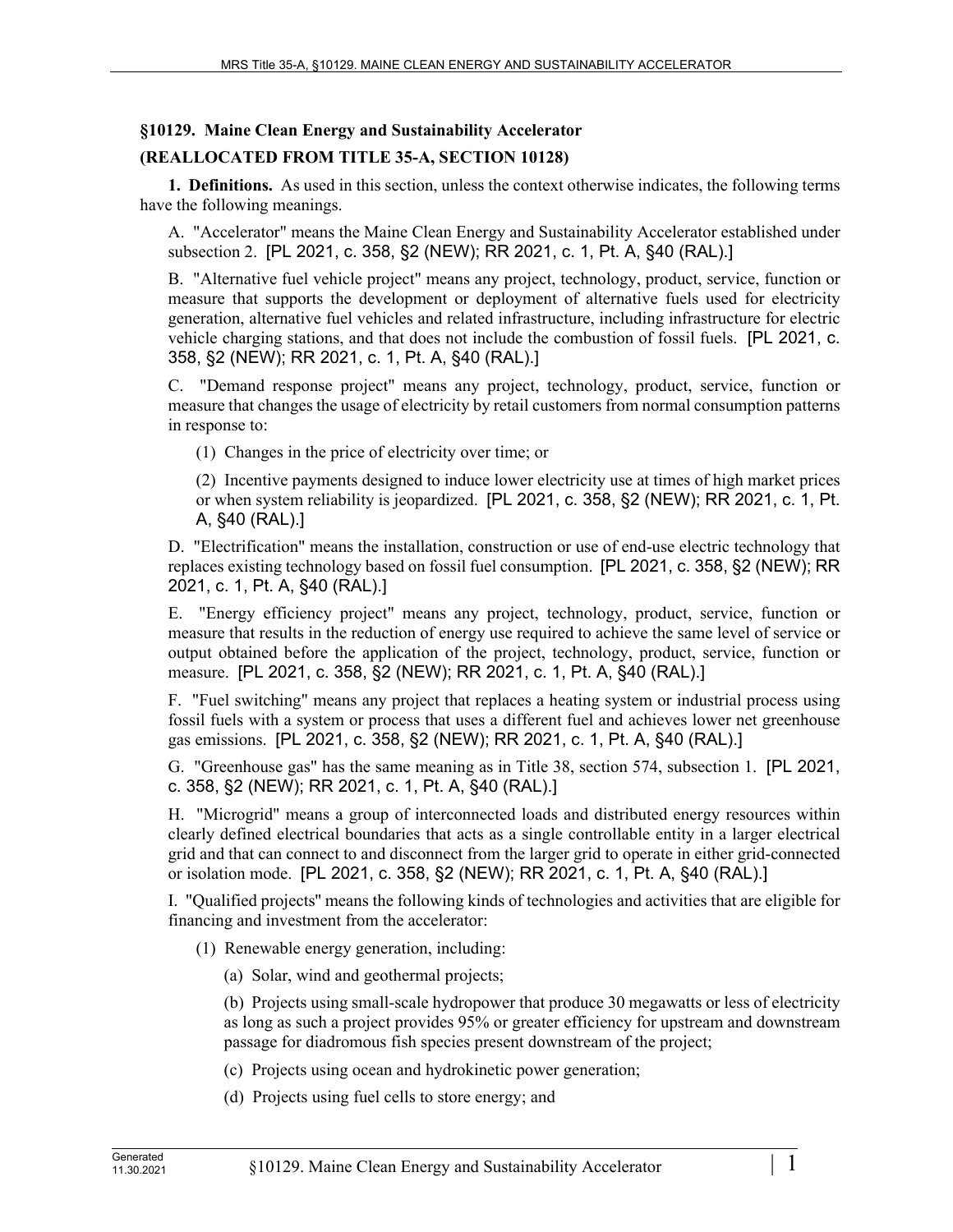(e) Projects that are biomass generators fueled by wood or wood waste, landfill gas or anaerobic digestion of agricultural products, by-products or wastes;

(2) Building energy efficiency, fuel switching and electrification;

(3) Industrial decarbonization;

(4) Grid technology such as storage to support clean energy distribution, including microgrids and smart grid applications as described in section 3143;

(5) Clean transportation, including battery electric vehicles, plug-in hybrid electric vehicles, hydrogen vehicles, other zero-emissions fueled vehicles, related vehicle charging and fueling infrastructure and low-emissions mass public transit; and

(6) Any other key areas identified by the board as consistent with the mandate of the accelerator as described in subsection 3. [PL 2021, c. 358, §2 (NEW); RR 2021, c. 1, Pt. A, §40 (RAL).]

J. "Renewable energy generation" means electricity created by sources that are continually replenished by nature, such as the sun, wind and water. [PL 2021, c. 358, §2 (NEW); RR 2021, c. 1, Pt. A, §40 (RAL).]

K. "Renewable energy project" means the development, construction, deployment, alteration or repair of any project, technology, product, service, function or measure that generates electric power from renewable energy. [PL 2021, c. 358, §2 (NEW); RR 2021, c. 1, Pt. A, §40 (RAL).]

L. "System efficiency project" means the development, construction, deployment, alteration or repair of any distributed generation system, energy storage system, smart grid technology, advanced battery system, microgrid system, fuel cell system or combined heat and power systems. [PL 2021, c. 358, §2 (NEW); RR 2021, c. 1, Pt. A, §40 (RAL).]

M. "Vulnerable communities" means:

(1) Low-income communities, defined as any geographical unit for which the United States Census Bureau publishes sample data in which 30% or more of the population are individuals with low income;

(2) Low-income households, defined as a household with annual income equal to, or less than, the greater of:

(a) An amount equal to 80% of the median income of the area in which the household is located, as reported by the federal Department of Housing and Urban Development; and

(b) Two hundred percent of the federal poverty line; and

(3) Communities of color and tribal communities, which include any geographically distinct area in which the population of color is higher than the average population of color of the State. [PL 2021, c. 358, §2 (NEW); RR 2021, c. 1, Pt. A, §40 (RAL).]

[PL 2021, c. 358, §2 (NEW); RR 2021, c. 1, Pt. A, §40 (RAL).]

**2. Establishment.** The Maine Clean Energy and Sustainability Accelerator is established under the trust and is administered by the trust as a dedicated, specialized finance program designed to drive private capital into market gaps for goods and services producing low or zero greenhouse gas emissions and use finance tools to mitigate climate change; that does not take deposits; that is funded by government, public, private or charitable contributions; and that invests in or finances projects alone or in conjunction with other investors.

[PL 2021, c. 358, §2 (NEW); RR 2021, c. 1, Pt. A, §40 (RAL).]

**3. Mandate.** The accelerator shall help this State combat the causes and effects of climate change through the rapid deployment of mature technologies and the commercialization and scaling of new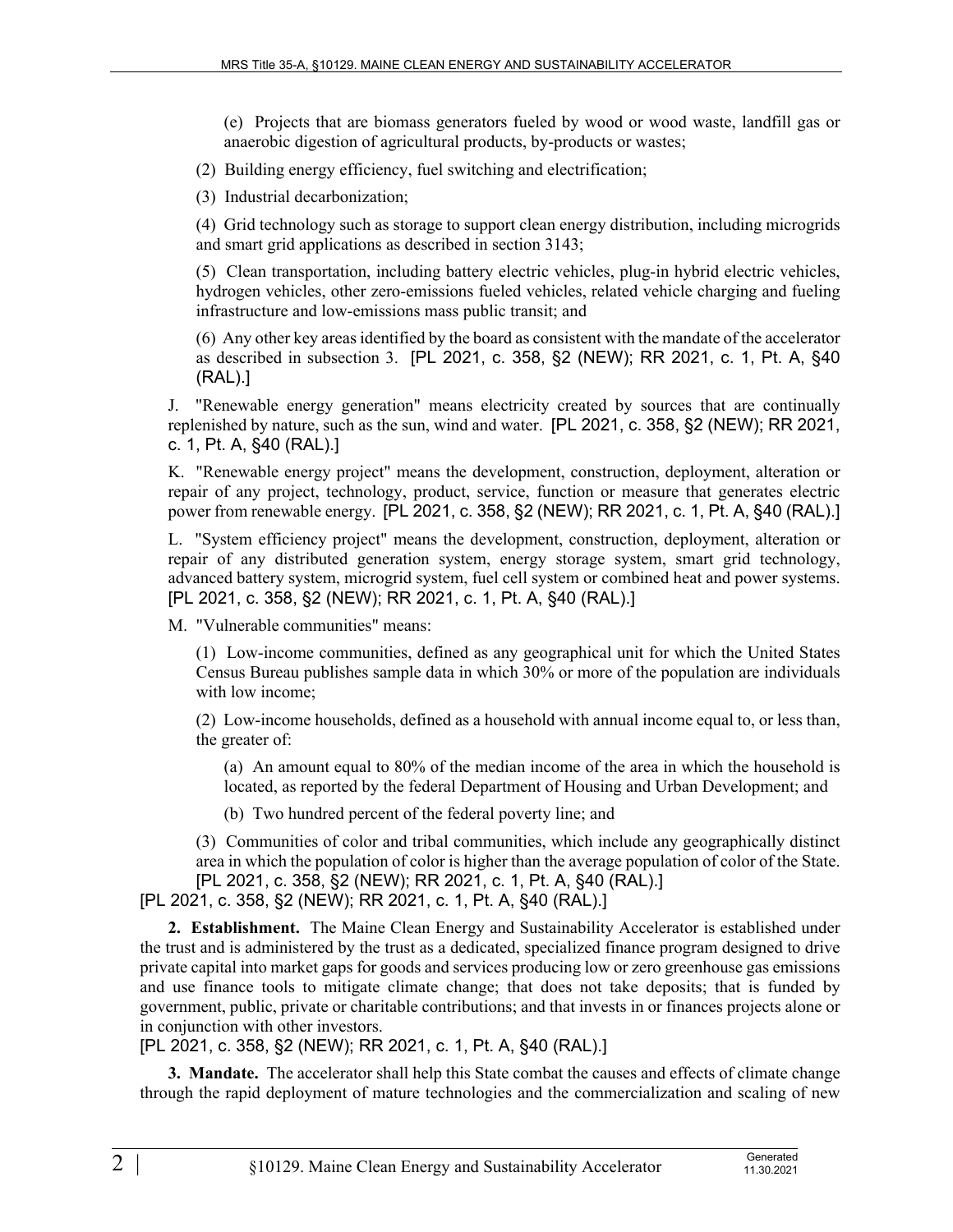technologies by maximizing the reduction of greenhouse gas emissions in this State for every dollar deployed by the accelerator, including by:

A. Providing financing support for investments in low-emissions and zero-emissions technologies and processes in order to rapidly accelerate market penetration; [PL 2021, c. 358, §2 (NEW); RR 2021, c. 1, Pt. A, §40 (RAL).]

B. Catalyzing and mobilizing private capital through public investment and supporting a more robust marketplace for clean technologies, while minimizing competition with private investment; [PL 2021, c. 358, §2 (NEW); RR 2021, c. 1, Pt. A, §40 (RAL).]

C. Enabling communities affected by climate change to benefit from and afford projects and investments that reduce greenhouse gas emissions; [PL 2021, c. 358, §2 (NEW); RR 2021, c. 1, Pt. A, §40 (RAL).]

D. Providing support for workers and communities affected by the transition to a low-carbon economy; and [PL 2021, c. 358, §2 (NEW); RR 2021, c. 1, Pt. A, §40 (RAL).]

E. Causing the rapid transition to a clean energy economy without raising energy costs to end users and seeking to lower costs when possible. [PL 2021, c. 358, §2 (NEW); RR 2021, c. 1, Pt. A, §40 (RAL).]

[PL 2021, c. 358, §2 (NEW); RR 2021, c. 1, Pt. A, §40 (RAL).]

**4. Finance and investment.** The following provisions govern the finance and investment activities of the accelerator.

A. The accelerator may provide finance and investment services, including but not limited to:

(1) Originating, evaluating, underwriting and closing financing and investment transactions in qualified projects;

(2) Partnering with private capital providers and capital markets to attract co-investment from private banks, community development financial institutions, investors and others in order to drive new investment into underpenetrated markets, to increase the efficiency of private capital markets with respect to investing in greenhouse gas reduction projects and to increase total investment caused by the accelerator;

(3) Managing the accelerator's portfolio of assets to ensure performance and monitor risk;

(4) Ensuring appropriate debt and risk mitigation products are offered; and

(5) Overseeing prudent, noncontrolling equity investments. [PL 2021, c. 358, §2 (NEW); RR 2021, c. 1, Pt. A, §40 (RAL).]

B. The accelerator may provide capital to qualified projects in the form of:

- (1) Debt financing;
- (2) Credit enhancements, including loan loss reserves and loan guarantees;
- (3) Aggregation and warehousing;
- (4) Equity capital; and

(5) Any other financial product approved by the board. [PL 2021, c. 358, §2 (NEW); RR 2021, c. 1, Pt. A, §40 (RAL).]

[PL 2021, c. 358, §2 (NEW); RR 2021, c. 1, Pt. A, §40 (RAL).]

**5. Zero-emissions fleet and related infrastructure financing program.** The accelerator shall explore the establishment of a program to provide low-interest and zero-interest loans, up to 30 years in length, to any school, municipal planning organization or nonprofit organization seeking financing